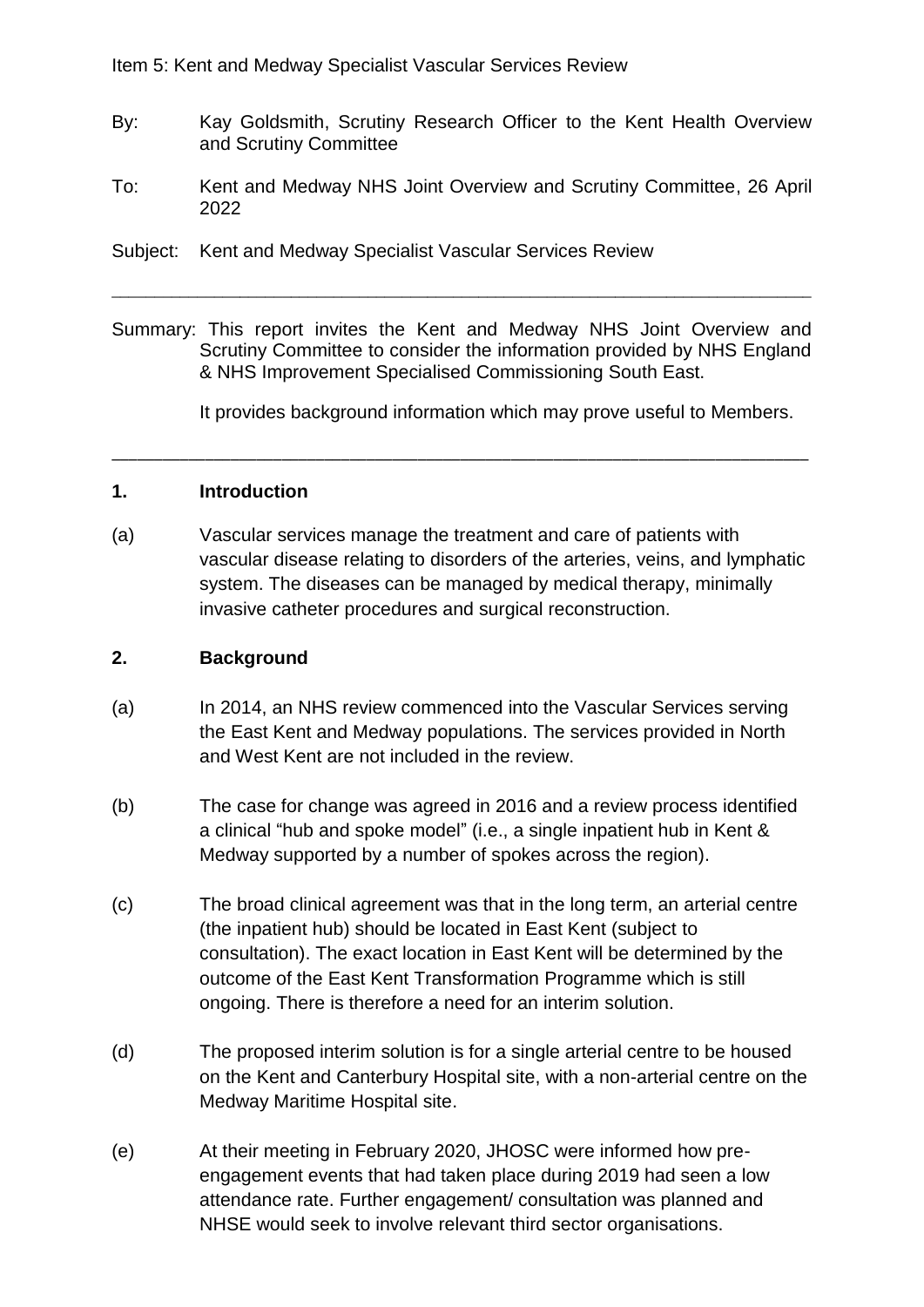- (f) Also, in February 2020, the Committee were notified that there had been an emergency move of the Abdominal Aortic Aneurism Repair (AAA) service from Medway Maritime Hospital to the Kent and Canterbury Hospital. This was required following staff shortages in December at the Medway site which led to concerns over patient safety. Patients would still receive their assessment at Medway Maritime Hospital, it would only impact AAA intervention and emergency surgery.
- (g) The Committee received its last formal, written update on 17 March 2021. At that time, it was expected that a consultation would be held in April/ May 2021 followed by implementation in Autumn 2021 (at the earliest). The update was noted.
- (h) In June 2021, JHOSC members were notified via email that the proposal was going through the NHS England/ Improvement Stage 2 assurance process which would see the Pre-Consultation Business Case (PCBC) signed off prior to public consultation. In October 2021, a further email update confirmed that NHSE/I had requested further work as a result of the Stage 2 assurance process and an assurance panel date had been set for 1 November 2021. This resulted in a revision to the timetable for both consultation and implementation.
- (i) Additional information was provided to JHOSC members and views were put forward about the proposed consultation process. Later in December members were further informed that NHSE/I had given permission for the consultation to proceed but that the start was to be delayed by two weeks to 24 January 2022.
- (j) NHS England & NHSE Improvement Specialised Commissioning South East have asked to attend today's meeting to provide an update.

# **3. Joint Scrutiny**

- (a) Regulation 23 of the Local Authority (Public Health, Health and Wellbeing Boards and Health Scrutiny) Regulations 2013 requires relevant NHS bodies and health service providers to consult a local authority about any proposal which they have under consideration for a substantial development or variation in the provision of health services in the local authority's area. This obligation requires notification and publication of the date on which it is proposed to make a decision as to whether to proceed with the proposal and the date by which Overview and Scrutiny may comment.
- (b) The Medway Health and Adult Social Care Overview and Scrutiny Committee (HASC) considered the Kent and Medway Specialist Vascular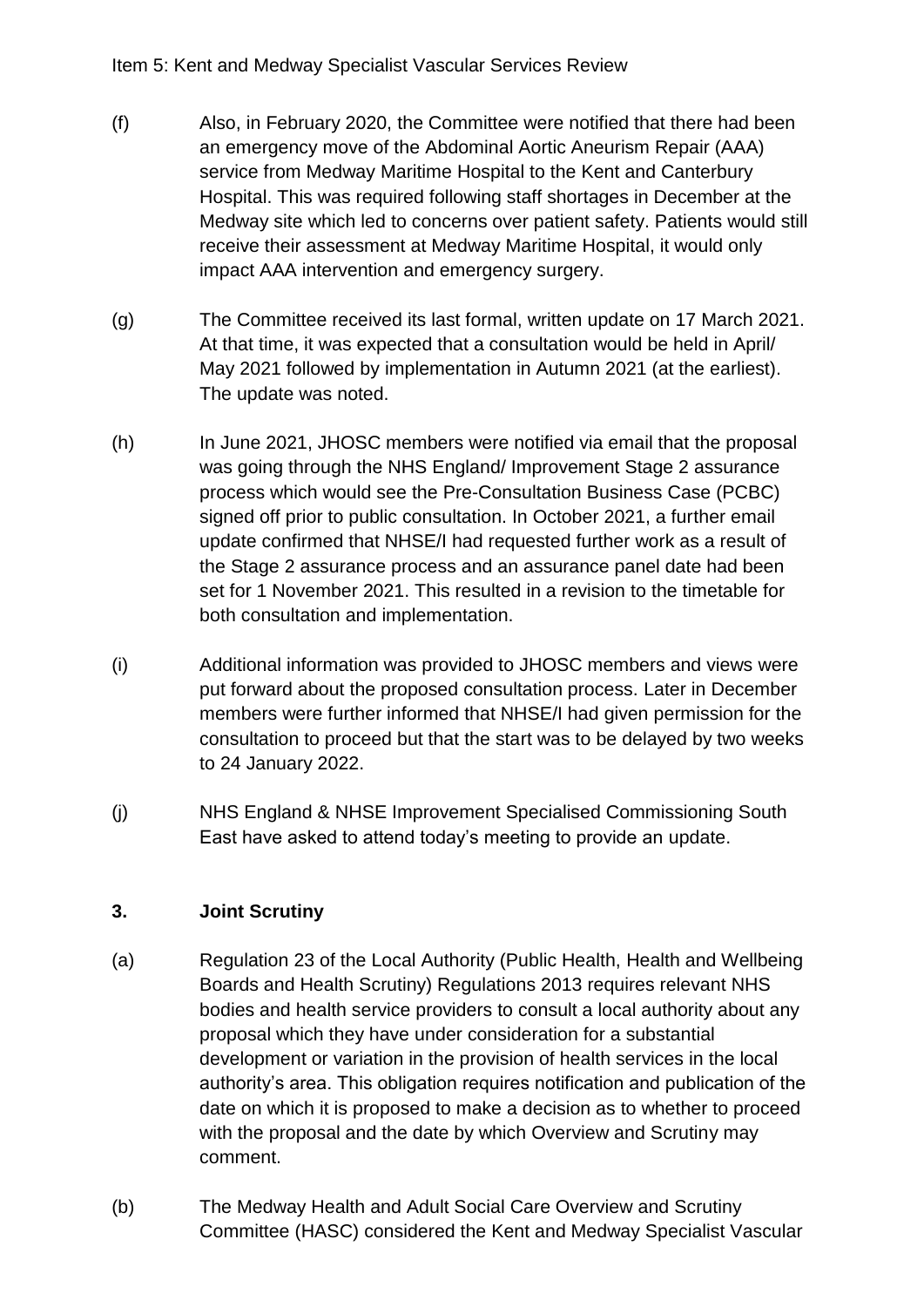Services Review on 11 August 2015. They determined that the reconfiguration constituted a substantial variation in the provision of health services in Medway.

- (c) The Kent Health Overview and Scrutiny Committee (HOSC) considered the item on 17 July and 9 October 2015. The Committee also deemed the changes to be a substantial variation in the provision of health services in Kent.
- (d) As both health scrutiny committees declared the proposals to be a substantial variation, formal scrutiny passed to a joint committee. In line with Regulation 30 of the Local Authority (Public Health, Health and Wellbeing Boards and Health Scrutiny) Regulations 2013 the Kent and Medway NHS Joint Overview and Scrutiny Committee (JHOSC) may:
	- i. make comments on the proposal;
	- ii. require the provision of information about the proposal;
	- iii. require the relevant NHS bodies and health service providers to attend before it to answer questions in connection with the consultation.
- (e) The legislation makes provision for local authorities to refer a substantial variation of service to the Secretary of State in certain circumstances. The JHOSC cannot itself refer a decision to the Secretary of State but may recommend a course of action to the relevant Overview and Scrutiny Committees.

## **4. Recommendation**

The JHOSC is invited to note the report.

## **Background Documents**

Kent County Council (2015) *'Health Overview and Scrutiny Committee (17/07/2015)'*, <https://democracy.kent.gov.uk/ieListDocuments.aspx?CId=112&MId=5841&Ver=4>

Kent County Council (2015) *'Health Overview and Scrutiny Committee (04/09/2015)'*, <https://democracy.kent.gov.uk/mgAi.aspx?ID=32939>

Medway Council (2015) '*Health and Adult Social Care Overview and Scrutiny Committee (11/08/2015)*', <http://democracy.medway.gov.uk/ieListDocuments.aspx?CId=131&MId=3255&Ver=4>